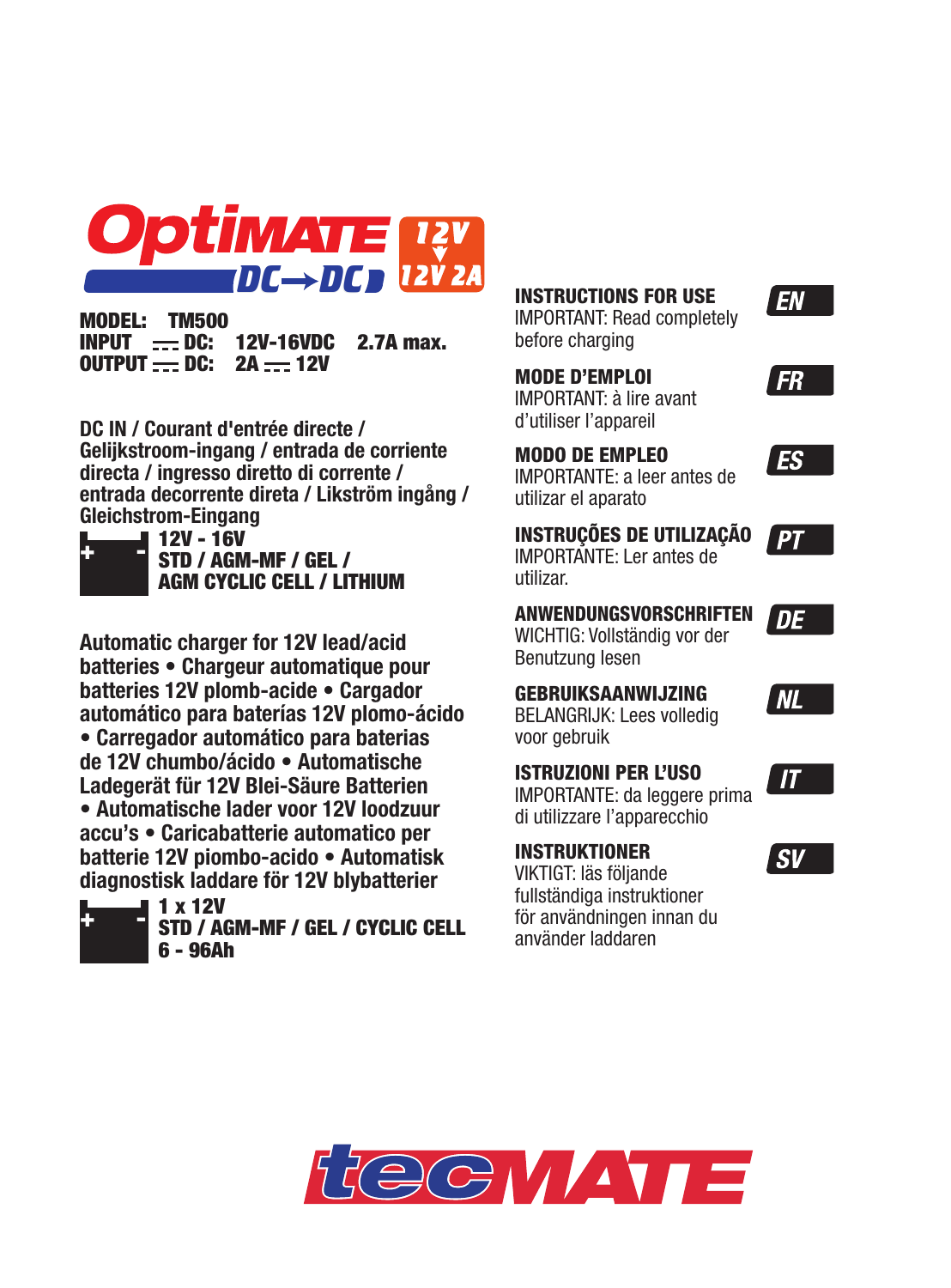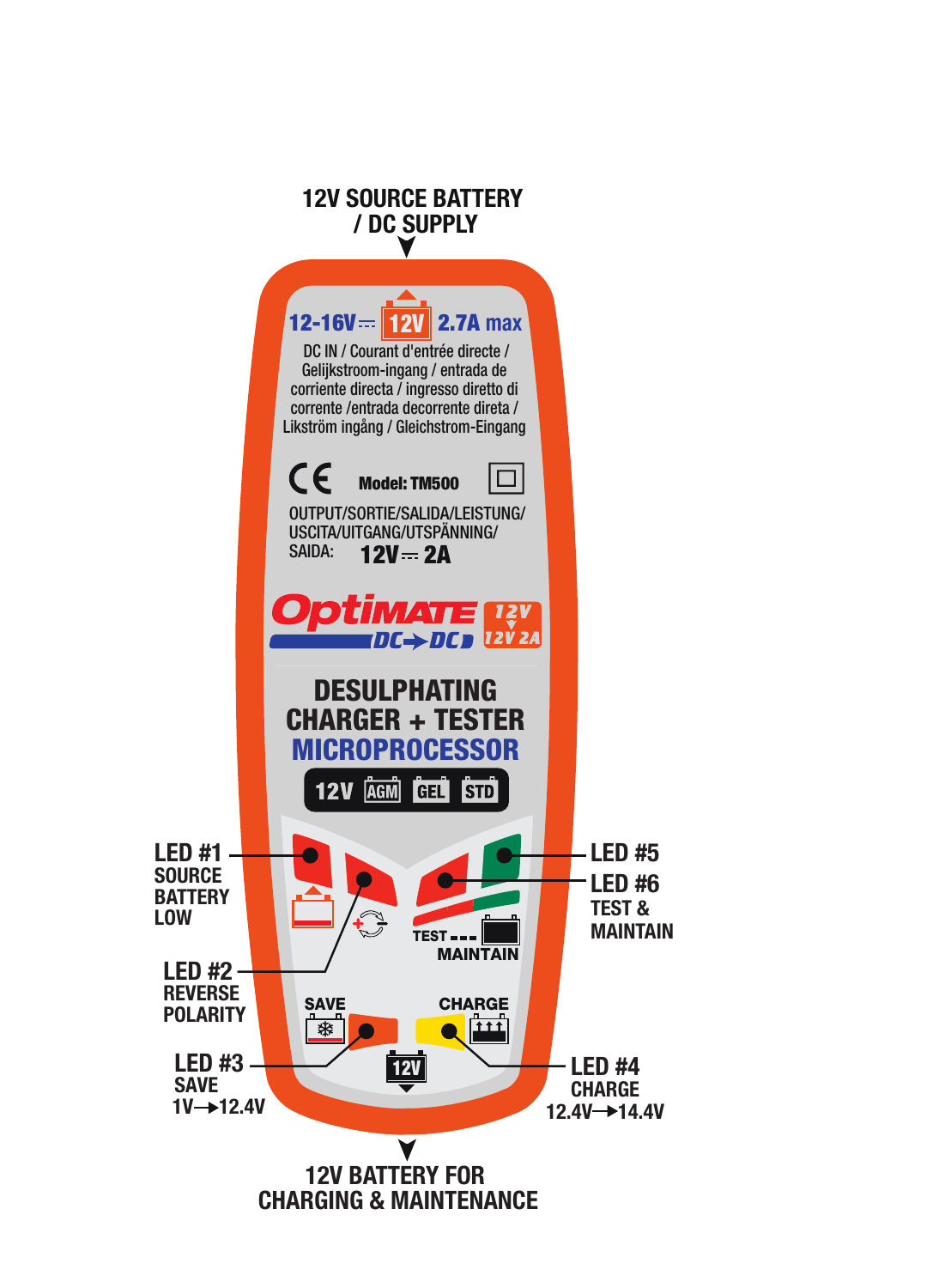

**IMPORTANT SAFETY INSTRUCTIONS FOR CANADA & USA**

**THIS PORTION OF THE MANUAL CONTAINS IMPORTANT SAFETY INSTRUCTIONS FOR THE OPTIMATE DC-DC 12V 2A BATTERY CHARGER. IT IS OF THE UTMOST IMPORTANCE THAT EACH TIME, BEFORE USING THE CHARGER, YOU READ AND EXACTLY FOLLOW THESE INSTRUCTIONS. SAVE THESE INSTRUCTIONS.** 

## **AUTOMATIC CHARGER FOR 12V LEAD-ACID BATTERIES**

## **DO NOT USE FOR NiCd, NiMH, Li-Ion OR NON-RECHARGEABLE BATTERIES.**

1. CAUTION : 12V DC APPLIANCE. DO NOT CONNECT TO AC POWER .

2. For indoor use only. Do not expose charger to rain or snow.

3. Use of an attachment not recommended or sold by the battery charger manufacturer may result in a risk of fire, electric shock,or injury to persons.

4. To reduce risk of damage to electric plug and cord,pull by plug rather than cord when disconnecting charger.

5. An extension cord should not be used unless absolutely necessary. Use of improper extension cord could result in a risk of fire and electric shock. If extension cord must be used make sure that :

a) pins on plug of extension cord are the same number, size and shape as those of plug on charger.

b) the extension cord is property wired and in good electrical condition,and

c) the conductor wire size is large enough for the DC ampere rating of the charger as specified in the table below.

| DC INPUT RATING IN AMPERES<br>Equal to or greater than<br>But less than |    | LENGTH OF CORD.<br>FEET (m)        | AWG SIZE<br>OF CORD |
|-------------------------------------------------------------------------|----|------------------------------------|---------------------|
| 2A                                                                      | 3A | 25(17.6)<br>50(15.2)<br>100 (30.5) | 18<br>16<br>14      |

6. Do not operate charger with damaged cord or plug - replace the cord or plug immediately.

7. Do not operate charger if it has received a sharp blow, been dropped,or otherwise damaged in any way; take it to a qualified serviceman.

8. Do not disassemble charger; take it to a qualified serviceman when service or repair is required.

Incorrect reassembly may result in a risk of electric shock or fire.

9. To reduce risk of electric shock, unplug the charger from supply before attempting any maintenance or cleaning.

Turning off controls will not reduce this risk.Clean only with slightly moist,not wet, cloth. Do not use solvents.

10. WARNING - RISK OF EXPLOSIVE GASES.

a) WORKING IN VICINITY OF A LEAD-ACID BATTERY IS DANGEROUS. B ATTERIES GENERATE EXPLOSIVE GASES DURING NORMAL BATTERY OPERATION. FOR THIS REASON, IT IS OF UTMOST IMPORTANCE THAT YOU FOLLOW THE INSTRUCTIONS EACH TIME YOU USE THE CHARGER.

b) To reduce risk of battery explosion,follow these instructions and those published by the battery manufacturer and manufacturer of any equipment you intend to use in vicinity of the battery. Review cautionary marking on these products and on engine.

## **11. PERSONAL PRECAUTIONS.**

a) Someone should be within range of your voice OR close enough to come to your aid when you work near a lead-acid battery.

b) Have plenty of fresh water and soap nearby in case battery acid contacts skin, clothing or eyes.

c) Wear complete eye protection and clothing protection. Avoid touching eyes while working near battery.

d) If battery acid contacts or enters eye, flood eye with cold running water for at least 10 minutes and get medical attention immediately. If battery acid contacts skin or clothing, wash immediately with soap & water. If acid enters an eye, immediately flood eye with running cold water for at least 10 minutes & get medical attention immediately.

e) NEVER smoke or allow a spark or flame in vicinity of battery or engine.

f) Be extra cautious to reduce risk of dropping a metal tool onto battery. It might spark or short-circuit battery or other electrical part that may cause explosion.

g) Remove personal metal items such as rings, bracelets ,necklaces , and watches when working with a lead-acid battery. A lead-acid battery can produce a short-circuit current high enough to weld a ring or the like to metal, causing a severe burn. i) NEVER charge a frozen battery.

EN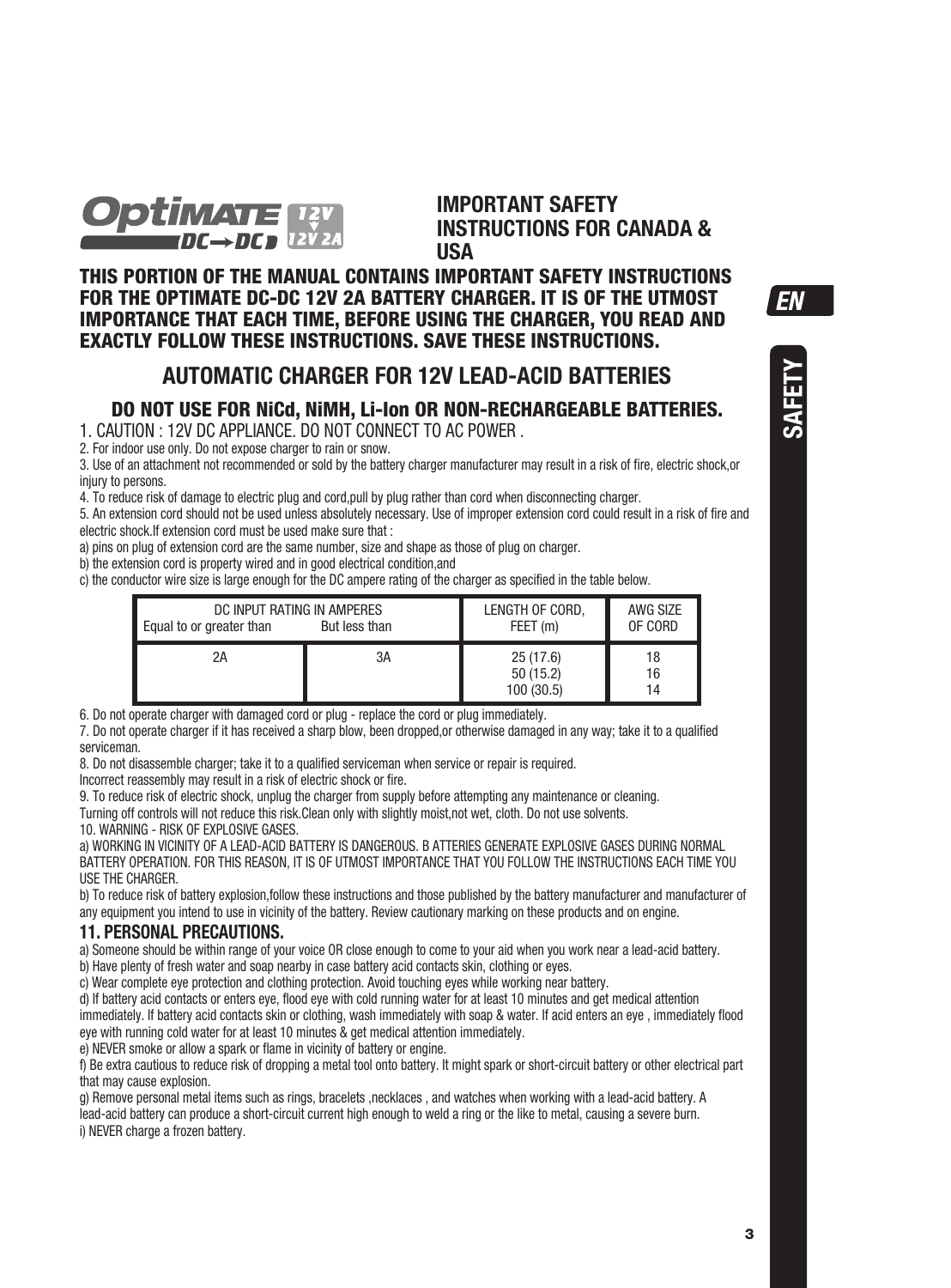# **12. PREPARING TO CHARGE**

a) If necessary to remove battery from vehicle to charge, always remove grounded terminal from battery first.

Make sure all accessories in the vehicle are off, so as not to cause an arc.

b) Be sure area around battery is well ventilated while battery is being charged. Gas can be forcefully blown away by using a piece of cardboard or other non-metallic material as a fan.

c) Clean battery terminals.Be careful to keep corrosion from coming in contact with eyes.

d) Add distilled water in each cell until battery acid reaches level specified by battery manufacturer. This helps purge excessive gas from cells. Do not overfill. For a battery without cell caps, such as valve regulated lead acid (VRLA) or absorbed glass mat (AGM) batteries, carefully follow manufacturer's recharging instructions.

e) Study all battery manufacturer's specific precautions such as removing or not removing cell caps while charging and recommended rates of charge.

f) Determine voltage of battery by referring to vehicle or other user's manual and BEFORE MAKING THE BATTERY CONNECTIONS, MAKE SURE TH AT THE VOLTAGE OF THE BATTERY YOU ARE GOING TO CHARGE MATCHES THE OUTPUT VOLTAGE OF THE CHARGER. 13. CHARGER LOCATION.

a) Locate charger as far away from battery as DC cables permit.

b) Never place charger directly above battery being charged; gases from battery will corrode and damage the charger, c) Never allow battery acid to drip on charger when reading gravity or filling battery. Do not operate charger in a closed-in area or restrict ventilation in any way.

d) Do not set a battery on top of charger. IMPORTANT : Place charger on a hard flat surface or mount onto a vertical surface. Do not place on plastic, leather or textile surface.

# **14. DC CONNECTION PRECAUTIONS**

a) Connect and disconnect DC output clips only after setting any charger switches to off position and removing DC cord from supply. Never allow clips to touch each other, however should this happen no damage will result to the charger circuit & the automatic charging programme will just reset to «start».

b) Attach clips to battery and chassis as indicated in 15(e), 15(f), and 16(b) through 16(d).

NOTE : This battery charger has an automatic safety feature that will prevent it from operating if the battery has been inversely connected. Set charger switches to off position and/or removeDC cord from the DC supply, disconnect the battery clips, then reconnect correctly according to the instructions below.

## **15. FOLLOW THESE STEPS WHEN BATTERY IS INSTALLED IN VEHICLE. A SPARK NEAR A BATTERY MAY CAUSE BATTERY EXPLOSION. TO REDUCE RISK OF A SPARK NEAR BATTERY :**

a) Position AC and DC cords so as to reduce risk of damage by hood, door or moving engine part.

b) Stay clear of fan -blades, belts pulleys and other parts that can cause injury to persons.

c) Check polarity of battery posts POSITIVE (POS, P, +) battery post usually has larger diameter than NEGATIVE (NEG, N–) post. d) Determine which post of battery is grounded (connected) to the chassis. If negative post is grounded to chassis (as in most vehicles),see (e). If positive post is grounded to the chassis,see (f).

e) For negative-grounded vehicle, connect POSITIVE (RED) clip from battery charger to POSITIVE (POS, P, +) ungrounded post of battery. Connect NEGATIVE (BLACK) clip to vehicle chassis or engine block away from battery. Do not connect clip to carburetor, fuel lines, or sheet-metal body parts. Connect to a heavy gage metal part of the frame or engine block.

f) For positive-grounded vehicle, connect NEGATIVE (BLACK) clip from battery charger to NEGATIVE (NEG, N, -) ungrounded post of battery. Connect POSITIVE (RED) clip to vehicle chassis or engine block away from battery. Do not connect clip to carburetor, fuel lines, or sheet-metal body parts. Connect to a heavy gage metal part of the frame or engine block.

g) When disconnecting charger, turn switches to off, disconnect AC cord,remove clip from vehicle chassis,and then remove clip from battery terminal.

h) See operating instructions for length of charge information.

### **16. FOLLOW THESE STEPS WHEN BATTERY IS OUTSIDE VEHICLE. A SPARK NEAR THE BATTERY MAY CAUSE BATTERY EXPLOSION. TO REDUCE RISK OF A SPARK NEAR BATTERY :**

a) Check polarity of battery posts. POSITIVE (POS, P, +) battery post usually has a larger diameter than NEGATIVE (NEG,N, -) post. b) This battery charger has an automatic safety feature that will prevent it from operating if the battery has been inversely connected.

The charger does not allow charge current unless a voltage of at least 1V is sensed.

c) Connect POSITIVE (RED) charger clip to POSITIVE (POS, P, +) post of battery.

d) Connect NEGATIVE (BLACK) charger clip to NEGATIVE (NEG, N, -) battery post of the battery.

e) Do not face battery when making final connection.

f) When disconnecting charger, always do so in reverse sequence of connecting procedure & break first connection while as far away from battery as practical.

g) A marine (boat) battery must be removed & charged on shore. To charge it on board requires equipment specially designed for marine use.

**FN**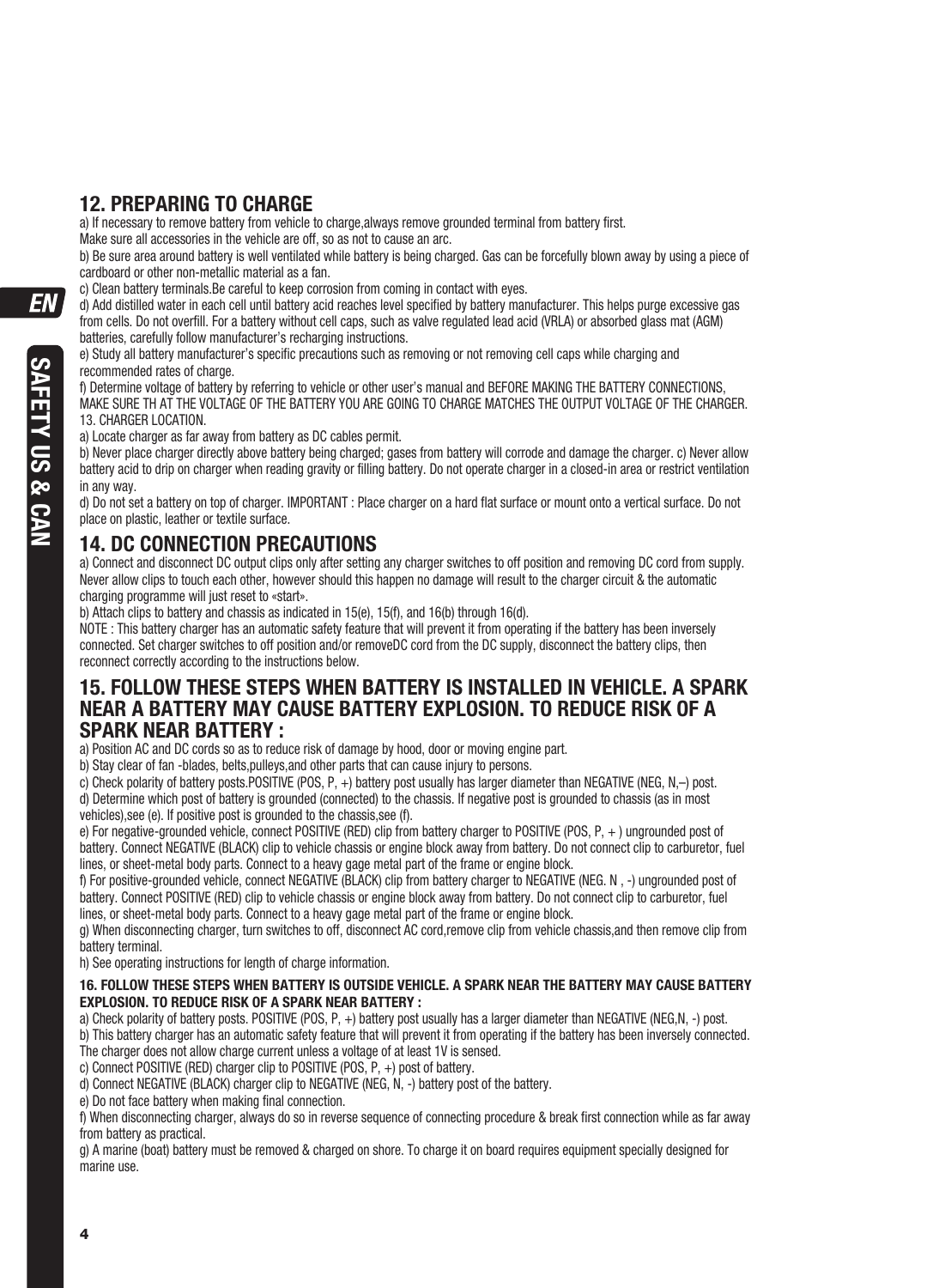

# **AUTOMATIC MAINTENANCE CHARGER FOR 12V LEAD-ACID BATTERIES FROM 6Ah TO 96Ah, AS FOUND IN:**



**SAFETY**



**DO NOT USE FOR NiCd, NiMH, Li-Ion OR NON-RECHARGEABLE BATT Input: 12 - 16VDC 2.7A max. (12V BATTERY OR 15V 3A DC SUPPLY)**

**Charge rate: approximately 2 Ah / hour, will recharge a 96Ah battery in 48 hours.** 

## **IMPORTANT: READ THE FOLLOWING INSTRUCTIONS BEFORE USING THE CHARGER**

**This appliance can be used by children aged from 8 years and above and persons with reduced physical,sensory or mental capabilities or lack of experience and knowledge if they have been given supervision or instruction concerning use of the appliance in a safe way and understand the hazards involved. Children shall not play with the appliance. Cleaning and user maintenance shall not be made by children without supervision.**

**SAFETY WARNING AND NOTES: Batteries emit EXPLOSIVE GASES - prevent flame or sparks near batteries.**  Disconnect DC input supply before making or breaking DC/battery connections. Battery acid is highly corrosive. Wear protective clothing and eyewear and avoid contact. In case of accidental contact, wash immediately with soap and water. Check that the battery posts are not loose; if so, have the battery professionally assessed. If the battery posts are corroded, clean with a copper wire brush; if greasy or dirty clean with a rag damped in detergent. Use the charger only if the input and output leads and connectors are in good, undamaged condition. If the input cable is damaged, it is essential to have it replaced without delay by the manufacturer, his authorised service agent or a qualified workshop, to avoid danger. Protect your charger from acid and acid fumes and from damp and humid conditions both during use and in storage. Damage resulting from corrosion, oxidation or internal electrical short-circuiting is not covered by warranty. Distance the charger from the battery during charging to avoid contamination by or exposure to acid or acidic vapours. If using it in the horizontal orientation, place the charger on a hard, flat surface, but NOT on plastic, textile or leather. Use the fixing holes provided in the enclosure base to attach the charger to any convenient, sound vertical surface.

**EXPOSURE TO LIQUIDS:** This charger is designed to withstand exposure to liquids accidentally spilled or splashed onto the casing from above, or to light rainfall. Prolonged exposure to falling rain is inadvisable and longer service life will be obtained by minimizing such exposure. Failure of the charger due to oxidation resulting from the eventual penetration of liquid into the electronic components, connectors or plugs, is not covered by warranty.

**BATTERY CONNECTIONS:** INPUT: A set of fused battery clips is supplied. OUTPUT: 2 interchangeable connection sets are available, supplied with the charger is a set of battery clips for charging the battery off-vehicle, the other connection set comes with metal eyelet lugs for permanent connection to the battery posts, and re-sealable weatherproof cap on the connector that connects to the charger output cable. This connection set allows easy and sure connection of the charger to maintain the battery on-vehicle. The resealable weatherproof cap is designed to protect the connector from dirt and damp whenever the charger is not attached. Consult a professional service agent for assistance in attaching the metal eyelets to the battery posts. Secure the connector with weatherproof cap so that it cannot foul any moving part of the vehicle or the cable can be pinched or damaged by sharp edges. The in-line fuse in the eyelets connection set protects the battery against such accidental shorting across positive and negative conductors. Replace any burnt fuse only with a similar new fuse of 15A rating.

## **CONNECTING THE CHARGER TO THE BATTERY**

- **1.** Disconnect SOURCE BATTERY before making or breaking DC / battery connections of battery under charge.
- **2.** If charging a battery in the vehicle with the battery clips, before making connections, first check that the battery clips can be safely and securely positioned clear from surrounding wiring, metal tubing or the chassis. Make connections in the following order: First connect to the battery terminal not connected to the chassis (normally positive), then connect the other battery clip (normally negative) to the chassis well away from the battery and fuel line. Always disconnect in reverse sequence.
- **3.** When charging a battery out of the vehicle with the battery clips, place it in a well ventilated area. Connect the charger to the battery: RED clamp to POSITIVE (POS, P or +) terminal and BLACK clamp to NEGATIVE (NEG, N or  $-$ ) terminal. Make sure the connections are firm and secure. Good contact is important.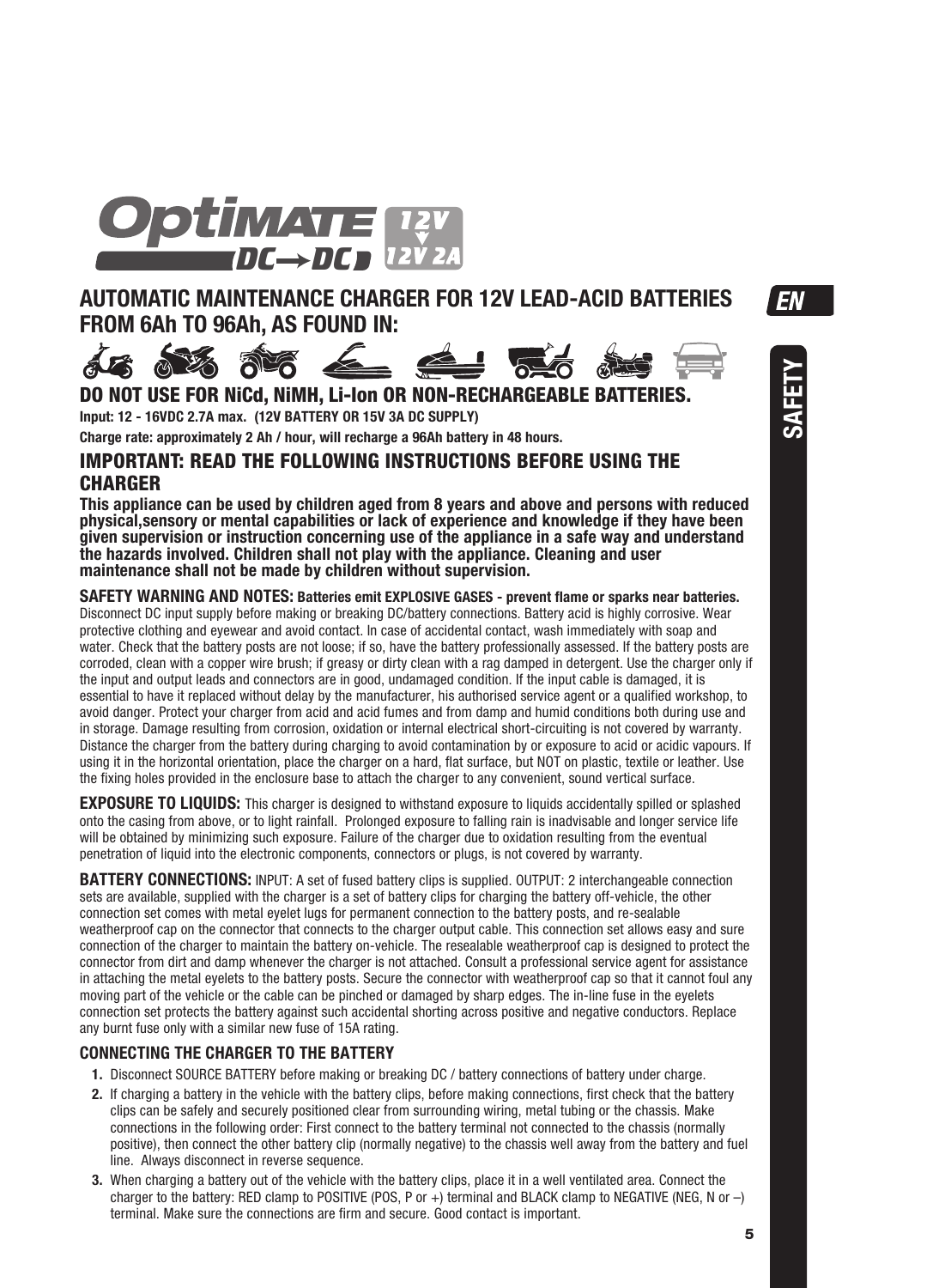- **4. If the battery is deeply discharged (and possibly sulphated), remove from the vehicle and inspect the battery before connecting the charger for a recovery attempt. Visually check** the battery for mechanical defects such as a bulging or cracked casing, or signs of electrolyte leakage. If the battery has filler caps and the plates within the cells can be seen from the outside, examine the battery carefully to try to determine if any cells seem different to the others (for example, with white matter between the plates, plates touching). If mechanical defects are apparent do not attempt to charge the battery, have the battery professionally assessed. **CHARGING:** For safety reasons, the OptiMate output will only activate if a battery retaining at least 1V is connected. A battery left deep-discharged for an extended period may develop permanent damage in one or more cells. Such batteries may heat up excessively during high current charging. Monitor the battery temperature during the first hour, then hourly there-after. Check for unusual signs, such as bubbling or leaking electrolyte, heightened activity in one cell compared to others, or hissing sounds. If at any time the battery is uncomfortably hot to touch or you notice any unusual signs, DISCONNECT THE CHARGER IMMEDIATELY.
- **5. If the battery is new**, before connecting the charger read the battery manufacturer's safety and operational instructions carefully. If applicable, carefully and exactly follow acid filling instructions.

# **USING THE OPTIMATE DC-DC FOR LEAD-ACID: PROCEEDING TO CHARGE**

**CONNECTING THE CHARGER TO A DC SUPPLY (DC adapter rated at minimum 15V 3A or a fully charged 12V battery):** When the OptiMate DC-DC 12V 2A is connected to a SOURCE BATTERY or DC supply measuring at least 12V (range: 12-16V) LED #3 and 4# will flash twice and then continue to slowly flash for one minute to indicate it is ready for a battery requiring charge & maintenance to be connected. If a battery is not connected the charger shuts off completely. To restart the charger, disconnect and then reconnect once again to the SOURCE BATTERY or DC supply.

**SOURCE BATTERY:** Source battery capacity (in Ah) should ideally be 1.5 times higher than the battery to be charged. E.G. to recharge a flat 10Ah battery, you need a 15Ah source battery. The 12V SOURCE BATTERY should ideally be rated for deep cycle use.

**POWER CONSUMPTION FROM SOURCE BATTERY WHEN MAINTAINING A VEHICLE BATTERY:** The power consumption depends on the current demand of vehicle / electronic circuitry from the battery to be maintained. As an easy reference: For every 10mA of drain current by vehicle / connected circuitry, assume a drain of 0.30Ah per day (24 hours) from the source battery. E.G. Source battery min. capacity for a 90 day period if current drain from vehicle battery is  $10mA : 0.3Ah \times 90 = 27Ah$ .

**CHARGING TIME:** The time required for the OptiMate DC-DC 12V 2A to complete a charge on a flat but otherwise undamaged battery is roughly equal to 1/2 the battery's Ah rating, so a 10Ah battery should take no more than about 5 hours to progress to Step 4. Deep-discharged batteries may take significantly longer.

**The LED indicators referred to below, and the clauses dealing with them, are sequenced as they may come on through the course of the program.** 



**1. LED #1 - Lights to warn the SOURCE BATTERY voltage has reduced below 12V (low charge level). Recharge and reconnect for further maintenance.** Once the SOURCE BATTERY voltage reduces below 10V OptiMate DC-DC 12V 2A will shut off to avoid deep discharging the SOURCE BATTERY.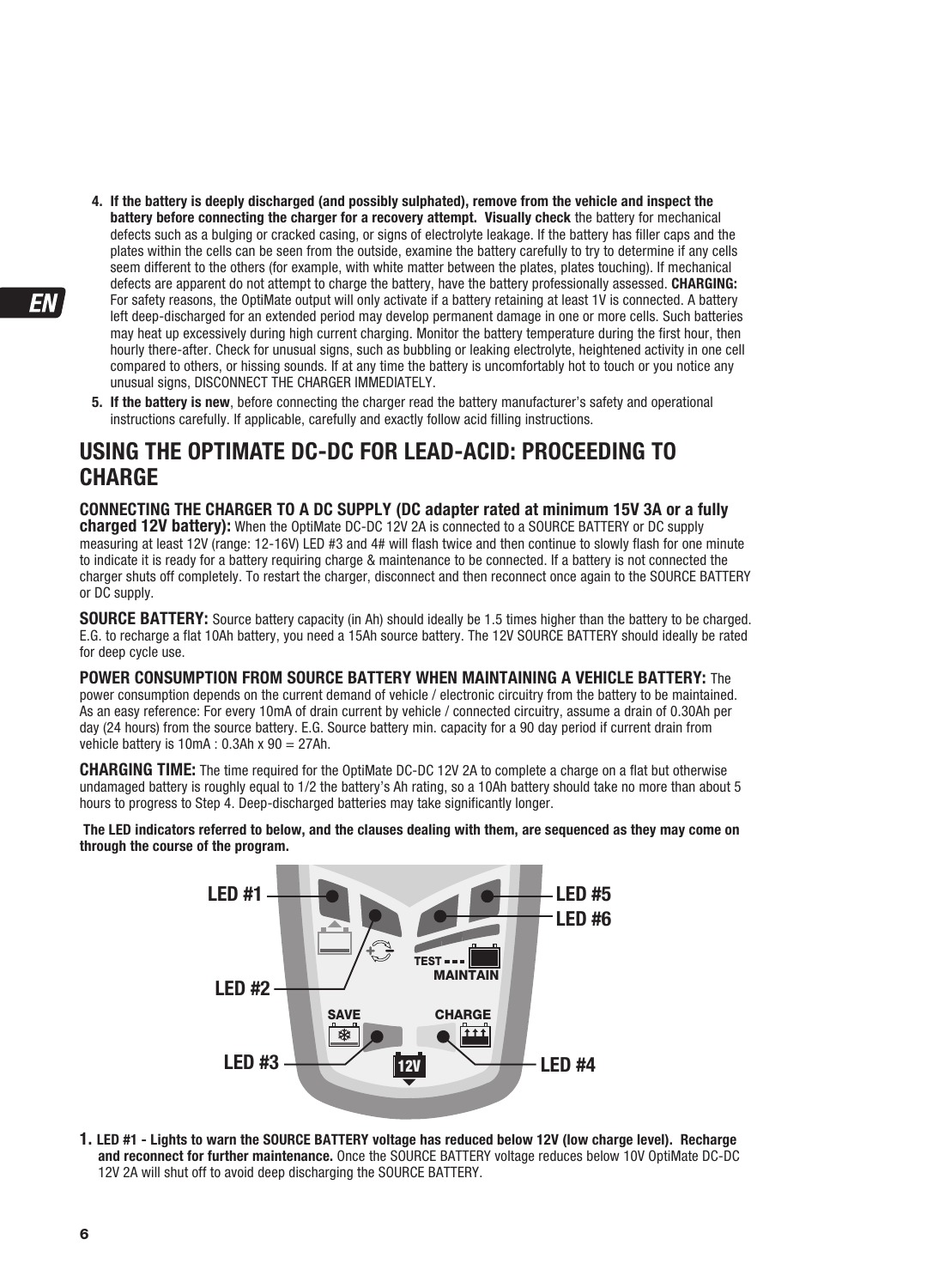### **2. LED #2 indicates inverse polarity - wrong output connections. Swap around to activate output.**

**3.** LED #3 SAVE lights If the battery is extremely flat (deep-discharged or sulphated), Time: 2 hours.

**3.1 STANDARD recovery for neglected batteries -** LED #3 steady on : Up to 16V is applied with current limited to 0.2A. If the battery is unable to accept a charge TURBO recovery will engage after 5 seconds. Batteries able to accept 0.2A of charge current will advance to PULSE recovery.

**3.2 TURBO recovery for very badly neglected batteries removed from the vehicle -** Output voltage increases to a maximum of 20V with current limited to 0.2A. The charger's special recovery mode cannot engage if it senses that the battery is still connected to a vehicle wiring circuit which effectively offers a lower electrical resistance than the battery on its own. However, if the deep-discharged battery is not removed for recovery, neither battery nor vehicle electronics will be damaged.

**3.3 PULSE recovery - LED #3 steady on:** Current up to 2A is delivered in pulses to prepare the battery to accept normal charge. This mode is particularly effective for recovery of factory activated / "hi-performance" pure lead or cyclic cell AGM batteries.

#### **4. LED #4 Charge and charge verification**

- **4.1** CHARGE: The BULK CHARGE stage delivers a constant current of about 2 Amps into the battery, up to a voltage of 14.2 -14.5V.
- **4.2** VERIFICATION: 2 hours maximum: The circuit verifies battery charge level.

If the battery requires further charging the programme reverts to BULK CHARGE for brief periods, delivering a variable current pulse to the battery. These reversions may occur as many times as is necessary to reduce the battery's current demand below 200mA at 13.6V (which is consistent with a battery that has accepted as much charge as its basic condition allows). (see expected Charging time below.)

**NOTE:** For safety reasons there is an overall charge time limit of 48 hours.

### **5. VOLTAGE RETENTION TEST: LED #5 flashing**

**Delivery** of current to the battery is interrupted for 30 minutes to allow the program to determine the battery's ability to retain charge. For batteries with a good state of health LED #5 (green) should continue to flash for the full 30 minute period. Read the section NOTES ON TEST RESULTS on reasons for poor test results or how to test a battery that returns a good result but cannot deliver sufficient power once it is returned to service.

### **6. MAINTENANCE CHARGE: LED #5 / 6**

LED #5 or 6 indicates depending on the outcome of the voltage retention test.

The maintenance charge mode is designed to preserve the DC source battery whilst maintaininging the battery connected for maintenance at full charge. A charge period intermittently alternates with a monitor period. Length of charge and/or monitor period depends on the drain of connected circuitry from the MAINTAINED battery.

A charge period is activated when voltage of a the maintained battery reduces below 12.9V and continues until the voltage reaches 13.6V. LED #5 or 6 indicates continuously during the charge period.

During a monitoring period no charge is delivered. Current draw from the SOURCE battery is limited to what the charger reugires to monitor the MAINTAINED battery. During battery monitoring mode LED #5 or 6 will flash every 10 seconds to indicate battery status (as determined during the previous voltage retention test).

The charge and monitor cycles will repeat until either the SOURCE battery (or DC supply) or MAINTAINED battery is disconnected or the SOURCE battery is completely discharged.

**Maintaining a battery for extended periods:** The OptiMate will maintain a battery whos basic condition is good, for months at a time. At least once every two weeks, check that the connections between the charger and battery are secure, and, in the case of batteries with filler caps on each cell, disconnect the battery from the charger, check the level of the electrolyte and if necessary, top up the cells **(with distilled water, NOT acid)**, then reconnect. When handling batteries or in their vicinity, always take care to observe the SAFETY WARNINGS above.

### **Notes on TEST results:**

1. If the red LED #6 lights a significant problem exists. The red LED means that after being charged the battery's voltage is not being sustained above 12.4V (roughly equal to 50% charge in a sealed AGM battery) or that despite recovery attempts the battery was irrecoverable. This may be due to a defect in the battery itself, such as a short-circuited cell or total sulphation, or, in the case of a battery still connected to the electrical system it supports, the red LED #6 may be signalling a loss of current through deteriorated wiring or a degraded switch or contact, or in-circuit current-consuming accessories. A sudden load such as vehicle headlights being switched on while the charger is connected can also cause the battery voltage to dip significantly.

2. GOOD TEST RESULT, but the battery cannot deliver sufficient power: Permanent damage within the battery may be causing excessive self discharge (caused by the battery itself, even a partly damaged battery may initially retain sufficient power, but lose power faster than normal there-after). Disconnect the battery from the OptiMate. After at least 12 hours reconnect and observe if SAVE LED #3 lights, indicating the battery was unable to hold charge. If CHARGE LED #4 lights the battery retained at least 12.4V.

**FN**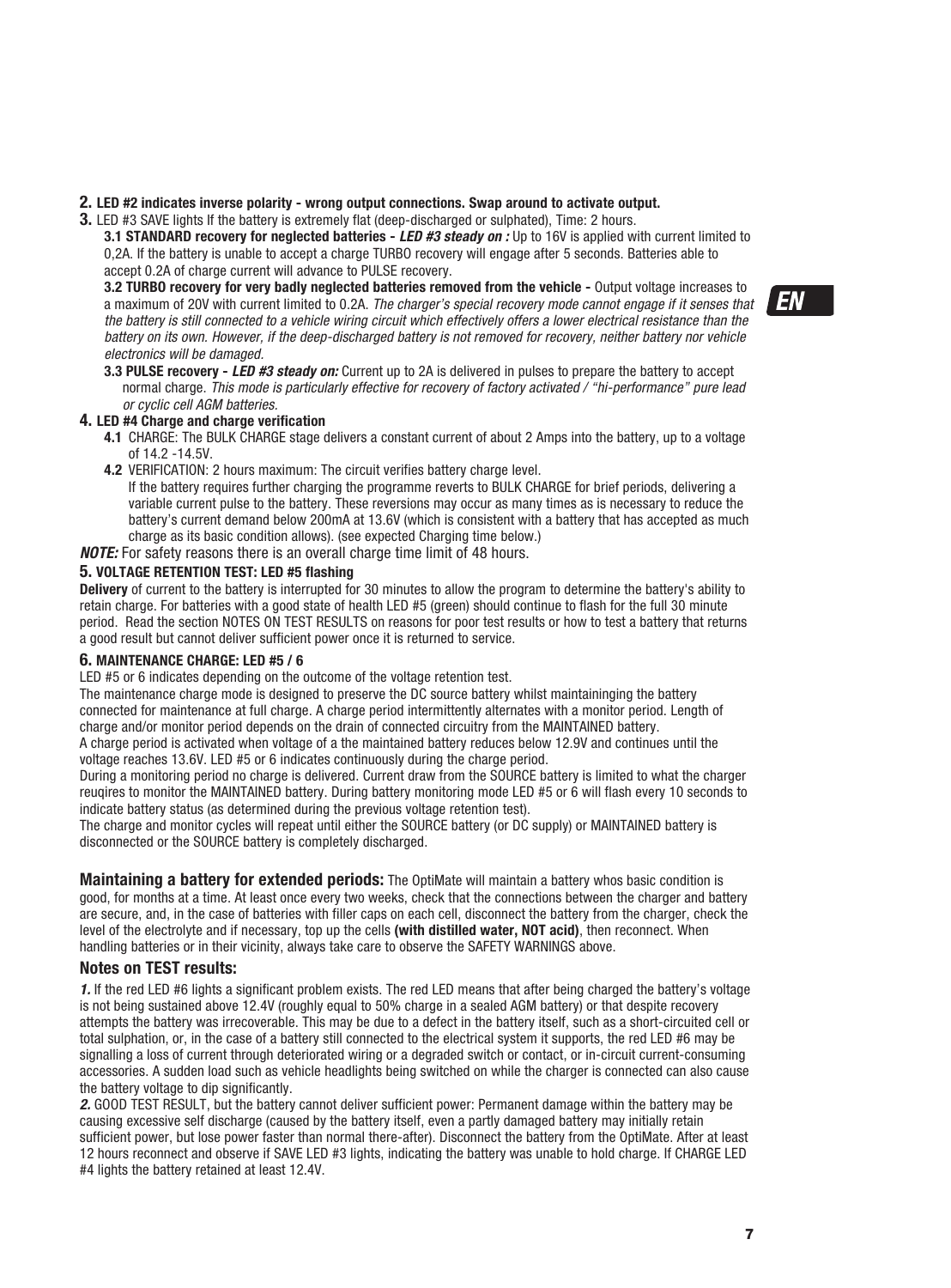**MOUNTING NOTICE NOTICE DE MONTAGE NOTA PARA EL MONTAJE NOTA DA MONTAGEM WANDMONTIERUNG MUURBEVESTIGING NOTA DEL MONTAGGIO VÄGGMONTERING ИНСТРУКЦИЯ ПО МОНТАЖУ**